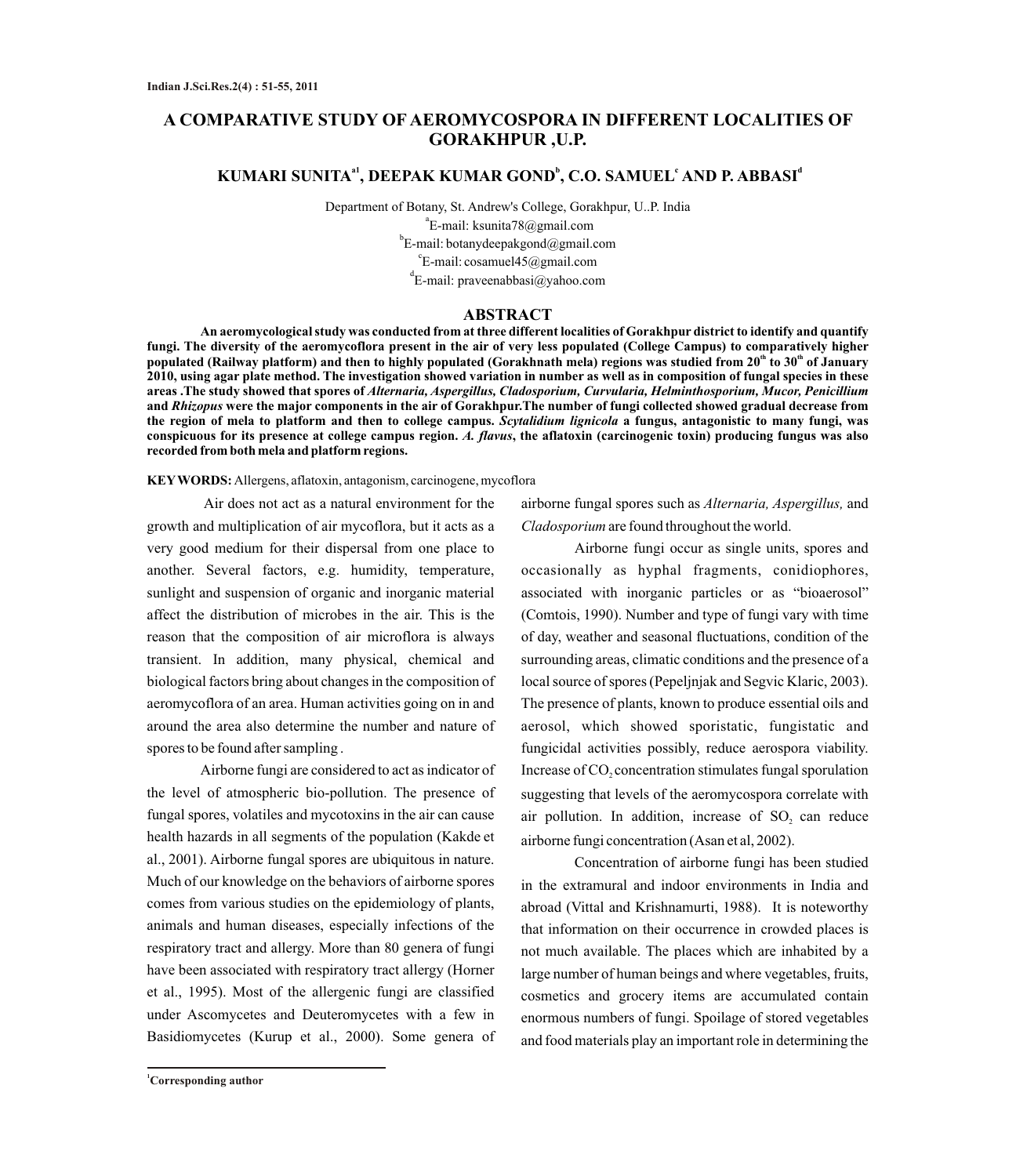number and nature of fungi present in the air. The relationship between occurrence of fungi and the place buzzing with human activities has already been established by Sullia and Khan (1980.)

#### **Study Area**

Gorakhpur is the second most important city of eastern Uttar Pradesh. The area is having heavy rainfall and moreover there is very fertile soil, resulting in the development of rich lush green vegetation throughout the year. It also provides ample opportunity to the microbes to grow and interact. The present study was carried out to investigate the fluctuation in aeromycospora of thickly, less and very less populated areas of Gorakhpur. This study would help to evaluate the actual status of aeromycoflora of the city and provide collective information in various localities within the city.

This study was aimed to collect some data on the concentration of mycospores in the air. For this three sites were selected depending upon the degree of population. The first site selected was Gorakhnath temple. It is situated in the north of the city. It is also known as the 'old city' or 'Purana Gorakhpur'. During Maker Sakranti festival (2nd week of January), a fair (mela) is celebrated for about one month. Thousands of people from rural and urban areas visit the place and offer "khichdi" to the deity. On an average about 5 thousand people flock here daily. Vegetation of this area includes *Tectona grandis, Mangifera indica, Cassia tora, Saraca indica, Artocarpus integrifolia, Melia japonica, Nerium indicum, Azadirachta indica, Ficus benghalensis , Ficus rumphii, Dalbergia sissoo, Delonix regia, Polyalthia longifolia* etc. along with herbaceous weeds.

The next site chosen was the railway platform of Gorakhpur station. More over Gorakhpur is the head quarters of North Eastern Railways. Considering the large number of passengers commuting daily, the population is ever changing. The local loop line services are also available. This gives a very crowded environment to the railway platform. Here no trees or other plantations are possible.

Third site selected was the College campus, which has a very large and open area. The college campus is full of trees and ornamental plants besides lush lawns and botanical garden etc.

#### **Map of Gorakhpur District**



# **MATERIALS AND METHODS**

An aeromycological study was conducted to identify, quantify and calculate fluctuation of fungi at three different localities of Gorakhpur. For the study three human populations were sampled. First area was every time densely crowded railway platform, then seasonally crowded Gorakhnath temple at mela time and moderately all time crowded college campus. The result showed that variation in number as well as species composition of fungi was very clear among the three study areas *.*The highest number of fungi was collected from mela area followed by platform and college campus.

For the present investigation local vegetation, population, number of passing vehicles and pollution level were taken into consideration. For isolation of aeromycoflora the gravity settle plate method was used. Malt extract agar was used to trap fungal spores. 10cm sterile Petri plates containing semisolid agar medium was exposed for 5 minutes at various places in the same season.

The cultivable spores settle down on the plate and incubated at  $28^{\circ}$  ( $\pm$  1°C) for 7 days. Colonies were counted, calculated and identified following various literatures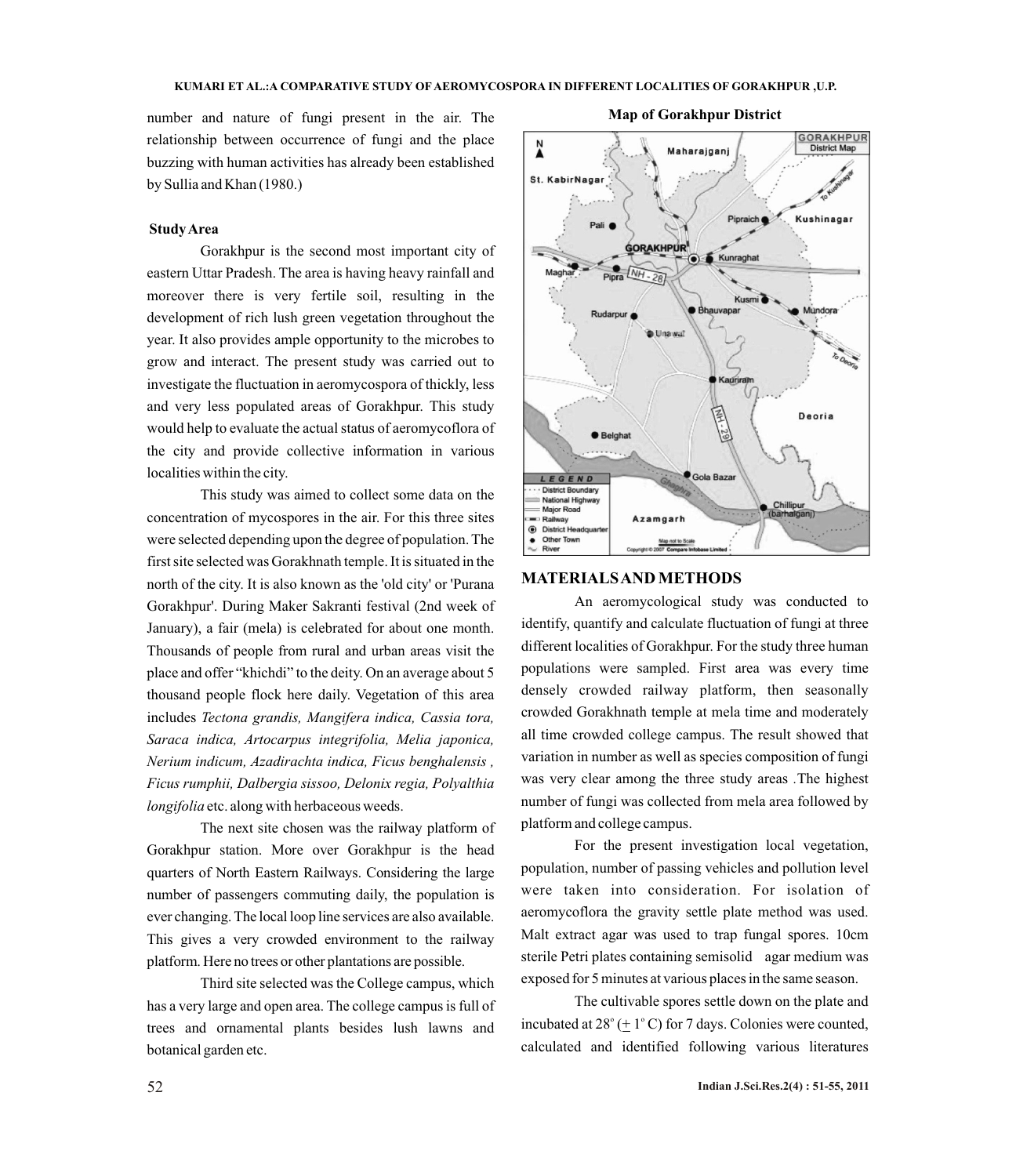#### **KUMARI ET AL.:A COMPARATIVE STUDY OF AEROMYCOSPORA IN DIFFERENT LOCALITIES OF GORAKHPUR ,U.P.**

available. The isolates were maintained on agar slants for further morphological studies. The fungal flora were identified and listed according to their number of occurrences.

### **OBSERVATION**

The present study identified fungal spore belonging to Zygomycotina, Ascomycotina and Deuteromycotina. They are listed below in table.

| 1<br>$+$<br>Acremonium sp.<br>$\blacksquare$<br>$\overline{2}$ .<br>Alternaria alternata<br>$\boldsymbol{+}$<br>$\boldsymbol{+}$<br>$\blacksquare$<br>3.<br>A.padwickii<br>$^{+}$<br>$\overline{\phantom{a}}$<br>$\overline{\phantom{a}}$<br>4.<br>A.glauca<br>$+$<br>$\overline{\phantom{a}}$<br>$\overline{\phantom{a}}$<br>5.<br>$^{+}$<br>A.longissima<br>$+$<br>$\blacksquare$<br>6.<br>$+$<br>A.tenuissima<br>$\blacksquare$<br>7.<br>$\! +$<br>A.solani<br>$\overline{\phantom{a}}$<br>$\overline{\phantom{a}}$<br>8.<br>$^{+}$<br>Aspergillus candidus<br>$\overline{\phantom{a}}$<br>$\overline{\phantom{a}}$<br>$\overline{9}$ .<br>Aspergillus carvinus<br>$+$<br>$\overline{\phantom{a}}$<br>$\blacksquare$<br>10.<br>$+$<br>A.clavatum<br>$\overline{\phantom{a}}$<br>11.<br>$+$<br>A.carneus<br>$\blacksquare$<br>$\blacksquare$<br>12.<br>A.flavus<br>$+$<br>$+$<br>$\! + \!\!\!\!$<br>13.<br>$^{+}$<br>A.flavipes<br>$\overline{\phantom{a}}$<br>14.<br>$+$<br>$^{+}$<br>A.fumigatus<br>$\! + \!\!\!\!$<br>$+$<br>15.<br>$^{+}$<br>A.glaucus<br>$\overline{\phantom{a}}$<br>16.<br>$+$<br>A.japonicus<br>$\blacksquare$<br>17.<br>$\! +$<br>A.heteromorphus<br>$\overline{\phantom{a}}$<br>18.<br>$\! +$<br>$\boldsymbol{+}$<br>A.niger<br>$\blacksquare$<br>19.<br>A.nidulans<br>$+$<br>$^{+}$<br>$\overline{\phantom{a}}$<br>20.<br>$+$<br>$+$<br>A.ochraceus<br>$\overline{\phantom{a}}$<br>21.<br>$+$<br>A.oryzae<br>$\blacksquare$<br>22.<br>$+$<br>A.parasiticus<br>$\overline{\phantom{a}}$<br>23.<br>$\! +$<br>A.svdowii<br>$\overline{\phantom{a}}$<br>$\blacksquare$<br>24.<br>$+$<br>A.terreus<br>$+$<br>$\overline{\phantom{a}}$<br>25.<br>$+$<br>A.versicolor<br>$\overline{\phantom{a}}$<br>26.<br>$^{+}$<br>Aspergillus sp.<br>$\blacksquare$<br>$\blacksquare$<br>27.<br>Cladosporium epiphyllum<br>$^{+}$<br>$^{+}$<br>$\overline{\phantom{a}}$<br>28.<br>$\! +$<br>C.herbarum<br>$^{+}$<br>$\overline{\phantom{a}}$<br>29.<br>C.lignicolum<br>$+$<br>$+$<br>$\overline{\phantom{a}}$<br>30.<br>$^{+}$<br>$+$<br>C.tenuissimum<br>31.<br>$+$<br>Colletotrichum falcatum<br>$\blacksquare$<br>$\overline{\phantom{a}}$<br>32.<br>$^{+}$<br>Curvularia lunata<br>$^{+}$<br>$+$<br>33.<br>$\! +$<br>C.clavata<br>$\blacksquare$<br>$\blacksquare$<br>34<br>Fusarium oxysporum<br>$+$<br>$\! + \!\!\!\!$<br>$\overline{35}$<br>$+$<br>F. semitectum<br>$\overline{a}$<br>$\blacksquare$<br>36.<br>Helminthosporium sativum<br>$\blacksquare$<br>$\overline{\phantom{a}}$<br>37.<br>H.nodulosum<br>$^{+}$<br>$\overline{\phantom{a}}$<br>38.<br>$\! +$<br>$\boldsymbol{+}$<br>Mucor racemosus<br>$\blacksquare$<br>39.<br>$^{+}$<br>M. varians<br>$\overline{\phantom{a}}$<br>$\overline{\phantom{a}}$<br>40.<br>$+$<br>$\! + \!\!\!\!$<br>Nigrospora sp.<br>Penicillium chrysogenum<br>41.<br>$+$<br>$\overline{+}$<br>42.<br>$+$<br>P.citrinum<br>$\blacksquare$<br>43.<br>P.camemberti<br>$\qquad \qquad +$<br>$\blacksquare$<br>$\equiv$<br>44.<br>$\overline{+}$<br>P.nigricans<br>$\boldsymbol{+}$<br>$\equiv$<br>45.<br>P.oxalicum<br>$\Box$<br>$\boldsymbol{+}$<br>$\blacksquare$<br>46.<br>Rhizophora sp.<br>$\qquad \qquad +$<br>$\overline{\phantom{a}}$<br>$\equiv$<br>Rhizopus nigricans<br>$\! +$<br>47.<br>$\blacksquare$<br>$\blacksquare$<br>48.<br>R. stolonifer<br>$+$<br>$+$<br>$\boldsymbol{+}$<br>49.<br>Scytalidium lignicola<br>$+$<br>$\blacksquare$<br>$\blacksquare$ | S.N. | <b>Fungus</b> | Mela Area                | <b>Railway Platform</b> | <b>College Campus</b> |
|-----------------------------------------------------------------------------------------------------------------------------------------------------------------------------------------------------------------------------------------------------------------------------------------------------------------------------------------------------------------------------------------------------------------------------------------------------------------------------------------------------------------------------------------------------------------------------------------------------------------------------------------------------------------------------------------------------------------------------------------------------------------------------------------------------------------------------------------------------------------------------------------------------------------------------------------------------------------------------------------------------------------------------------------------------------------------------------------------------------------------------------------------------------------------------------------------------------------------------------------------------------------------------------------------------------------------------------------------------------------------------------------------------------------------------------------------------------------------------------------------------------------------------------------------------------------------------------------------------------------------------------------------------------------------------------------------------------------------------------------------------------------------------------------------------------------------------------------------------------------------------------------------------------------------------------------------------------------------------------------------------------------------------------------------------------------------------------------------------------------------------------------------------------------------------------------------------------------------------------------------------------------------------------------------------------------------------------------------------------------------------------------------------------------------------------------------------------------------------------------------------------------------------------------------------------------------------------------------------------------------------------------------------------------------------------------------------------------------------------------------------------------------------------------------------------------------------------------------------------------------------------------------------------------------------------------------------------------------------------------------------------------------------------------------------------------------------------------------------------------------------------------------------------------------------------------------------------------------------------------------------------------------------------------------------------------------------------------------------------------------------------------------------------------------------|------|---------------|--------------------------|-------------------------|-----------------------|
|                                                                                                                                                                                                                                                                                                                                                                                                                                                                                                                                                                                                                                                                                                                                                                                                                                                                                                                                                                                                                                                                                                                                                                                                                                                                                                                                                                                                                                                                                                                                                                                                                                                                                                                                                                                                                                                                                                                                                                                                                                                                                                                                                                                                                                                                                                                                                                                                                                                                                                                                                                                                                                                                                                                                                                                                                                                                                                                                                                                                                                                                                                                                                                                                                                                                                                                                                                                                                             |      |               |                          |                         |                       |
|                                                                                                                                                                                                                                                                                                                                                                                                                                                                                                                                                                                                                                                                                                                                                                                                                                                                                                                                                                                                                                                                                                                                                                                                                                                                                                                                                                                                                                                                                                                                                                                                                                                                                                                                                                                                                                                                                                                                                                                                                                                                                                                                                                                                                                                                                                                                                                                                                                                                                                                                                                                                                                                                                                                                                                                                                                                                                                                                                                                                                                                                                                                                                                                                                                                                                                                                                                                                                             |      |               |                          |                         |                       |
|                                                                                                                                                                                                                                                                                                                                                                                                                                                                                                                                                                                                                                                                                                                                                                                                                                                                                                                                                                                                                                                                                                                                                                                                                                                                                                                                                                                                                                                                                                                                                                                                                                                                                                                                                                                                                                                                                                                                                                                                                                                                                                                                                                                                                                                                                                                                                                                                                                                                                                                                                                                                                                                                                                                                                                                                                                                                                                                                                                                                                                                                                                                                                                                                                                                                                                                                                                                                                             |      |               |                          |                         |                       |
|                                                                                                                                                                                                                                                                                                                                                                                                                                                                                                                                                                                                                                                                                                                                                                                                                                                                                                                                                                                                                                                                                                                                                                                                                                                                                                                                                                                                                                                                                                                                                                                                                                                                                                                                                                                                                                                                                                                                                                                                                                                                                                                                                                                                                                                                                                                                                                                                                                                                                                                                                                                                                                                                                                                                                                                                                                                                                                                                                                                                                                                                                                                                                                                                                                                                                                                                                                                                                             |      |               |                          |                         |                       |
|                                                                                                                                                                                                                                                                                                                                                                                                                                                                                                                                                                                                                                                                                                                                                                                                                                                                                                                                                                                                                                                                                                                                                                                                                                                                                                                                                                                                                                                                                                                                                                                                                                                                                                                                                                                                                                                                                                                                                                                                                                                                                                                                                                                                                                                                                                                                                                                                                                                                                                                                                                                                                                                                                                                                                                                                                                                                                                                                                                                                                                                                                                                                                                                                                                                                                                                                                                                                                             |      |               |                          |                         |                       |
|                                                                                                                                                                                                                                                                                                                                                                                                                                                                                                                                                                                                                                                                                                                                                                                                                                                                                                                                                                                                                                                                                                                                                                                                                                                                                                                                                                                                                                                                                                                                                                                                                                                                                                                                                                                                                                                                                                                                                                                                                                                                                                                                                                                                                                                                                                                                                                                                                                                                                                                                                                                                                                                                                                                                                                                                                                                                                                                                                                                                                                                                                                                                                                                                                                                                                                                                                                                                                             |      |               |                          |                         |                       |
|                                                                                                                                                                                                                                                                                                                                                                                                                                                                                                                                                                                                                                                                                                                                                                                                                                                                                                                                                                                                                                                                                                                                                                                                                                                                                                                                                                                                                                                                                                                                                                                                                                                                                                                                                                                                                                                                                                                                                                                                                                                                                                                                                                                                                                                                                                                                                                                                                                                                                                                                                                                                                                                                                                                                                                                                                                                                                                                                                                                                                                                                                                                                                                                                                                                                                                                                                                                                                             |      |               |                          |                         |                       |
|                                                                                                                                                                                                                                                                                                                                                                                                                                                                                                                                                                                                                                                                                                                                                                                                                                                                                                                                                                                                                                                                                                                                                                                                                                                                                                                                                                                                                                                                                                                                                                                                                                                                                                                                                                                                                                                                                                                                                                                                                                                                                                                                                                                                                                                                                                                                                                                                                                                                                                                                                                                                                                                                                                                                                                                                                                                                                                                                                                                                                                                                                                                                                                                                                                                                                                                                                                                                                             |      |               |                          |                         |                       |
|                                                                                                                                                                                                                                                                                                                                                                                                                                                                                                                                                                                                                                                                                                                                                                                                                                                                                                                                                                                                                                                                                                                                                                                                                                                                                                                                                                                                                                                                                                                                                                                                                                                                                                                                                                                                                                                                                                                                                                                                                                                                                                                                                                                                                                                                                                                                                                                                                                                                                                                                                                                                                                                                                                                                                                                                                                                                                                                                                                                                                                                                                                                                                                                                                                                                                                                                                                                                                             |      |               |                          |                         |                       |
|                                                                                                                                                                                                                                                                                                                                                                                                                                                                                                                                                                                                                                                                                                                                                                                                                                                                                                                                                                                                                                                                                                                                                                                                                                                                                                                                                                                                                                                                                                                                                                                                                                                                                                                                                                                                                                                                                                                                                                                                                                                                                                                                                                                                                                                                                                                                                                                                                                                                                                                                                                                                                                                                                                                                                                                                                                                                                                                                                                                                                                                                                                                                                                                                                                                                                                                                                                                                                             |      |               |                          |                         |                       |
|                                                                                                                                                                                                                                                                                                                                                                                                                                                                                                                                                                                                                                                                                                                                                                                                                                                                                                                                                                                                                                                                                                                                                                                                                                                                                                                                                                                                                                                                                                                                                                                                                                                                                                                                                                                                                                                                                                                                                                                                                                                                                                                                                                                                                                                                                                                                                                                                                                                                                                                                                                                                                                                                                                                                                                                                                                                                                                                                                                                                                                                                                                                                                                                                                                                                                                                                                                                                                             |      |               |                          |                         |                       |
|                                                                                                                                                                                                                                                                                                                                                                                                                                                                                                                                                                                                                                                                                                                                                                                                                                                                                                                                                                                                                                                                                                                                                                                                                                                                                                                                                                                                                                                                                                                                                                                                                                                                                                                                                                                                                                                                                                                                                                                                                                                                                                                                                                                                                                                                                                                                                                                                                                                                                                                                                                                                                                                                                                                                                                                                                                                                                                                                                                                                                                                                                                                                                                                                                                                                                                                                                                                                                             |      |               |                          |                         |                       |
|                                                                                                                                                                                                                                                                                                                                                                                                                                                                                                                                                                                                                                                                                                                                                                                                                                                                                                                                                                                                                                                                                                                                                                                                                                                                                                                                                                                                                                                                                                                                                                                                                                                                                                                                                                                                                                                                                                                                                                                                                                                                                                                                                                                                                                                                                                                                                                                                                                                                                                                                                                                                                                                                                                                                                                                                                                                                                                                                                                                                                                                                                                                                                                                                                                                                                                                                                                                                                             |      |               |                          |                         |                       |
|                                                                                                                                                                                                                                                                                                                                                                                                                                                                                                                                                                                                                                                                                                                                                                                                                                                                                                                                                                                                                                                                                                                                                                                                                                                                                                                                                                                                                                                                                                                                                                                                                                                                                                                                                                                                                                                                                                                                                                                                                                                                                                                                                                                                                                                                                                                                                                                                                                                                                                                                                                                                                                                                                                                                                                                                                                                                                                                                                                                                                                                                                                                                                                                                                                                                                                                                                                                                                             |      |               |                          |                         |                       |
|                                                                                                                                                                                                                                                                                                                                                                                                                                                                                                                                                                                                                                                                                                                                                                                                                                                                                                                                                                                                                                                                                                                                                                                                                                                                                                                                                                                                                                                                                                                                                                                                                                                                                                                                                                                                                                                                                                                                                                                                                                                                                                                                                                                                                                                                                                                                                                                                                                                                                                                                                                                                                                                                                                                                                                                                                                                                                                                                                                                                                                                                                                                                                                                                                                                                                                                                                                                                                             |      |               |                          |                         |                       |
|                                                                                                                                                                                                                                                                                                                                                                                                                                                                                                                                                                                                                                                                                                                                                                                                                                                                                                                                                                                                                                                                                                                                                                                                                                                                                                                                                                                                                                                                                                                                                                                                                                                                                                                                                                                                                                                                                                                                                                                                                                                                                                                                                                                                                                                                                                                                                                                                                                                                                                                                                                                                                                                                                                                                                                                                                                                                                                                                                                                                                                                                                                                                                                                                                                                                                                                                                                                                                             |      |               |                          |                         |                       |
|                                                                                                                                                                                                                                                                                                                                                                                                                                                                                                                                                                                                                                                                                                                                                                                                                                                                                                                                                                                                                                                                                                                                                                                                                                                                                                                                                                                                                                                                                                                                                                                                                                                                                                                                                                                                                                                                                                                                                                                                                                                                                                                                                                                                                                                                                                                                                                                                                                                                                                                                                                                                                                                                                                                                                                                                                                                                                                                                                                                                                                                                                                                                                                                                                                                                                                                                                                                                                             |      |               |                          |                         |                       |
|                                                                                                                                                                                                                                                                                                                                                                                                                                                                                                                                                                                                                                                                                                                                                                                                                                                                                                                                                                                                                                                                                                                                                                                                                                                                                                                                                                                                                                                                                                                                                                                                                                                                                                                                                                                                                                                                                                                                                                                                                                                                                                                                                                                                                                                                                                                                                                                                                                                                                                                                                                                                                                                                                                                                                                                                                                                                                                                                                                                                                                                                                                                                                                                                                                                                                                                                                                                                                             |      |               |                          |                         |                       |
|                                                                                                                                                                                                                                                                                                                                                                                                                                                                                                                                                                                                                                                                                                                                                                                                                                                                                                                                                                                                                                                                                                                                                                                                                                                                                                                                                                                                                                                                                                                                                                                                                                                                                                                                                                                                                                                                                                                                                                                                                                                                                                                                                                                                                                                                                                                                                                                                                                                                                                                                                                                                                                                                                                                                                                                                                                                                                                                                                                                                                                                                                                                                                                                                                                                                                                                                                                                                                             |      |               |                          |                         |                       |
|                                                                                                                                                                                                                                                                                                                                                                                                                                                                                                                                                                                                                                                                                                                                                                                                                                                                                                                                                                                                                                                                                                                                                                                                                                                                                                                                                                                                                                                                                                                                                                                                                                                                                                                                                                                                                                                                                                                                                                                                                                                                                                                                                                                                                                                                                                                                                                                                                                                                                                                                                                                                                                                                                                                                                                                                                                                                                                                                                                                                                                                                                                                                                                                                                                                                                                                                                                                                                             |      |               |                          |                         |                       |
|                                                                                                                                                                                                                                                                                                                                                                                                                                                                                                                                                                                                                                                                                                                                                                                                                                                                                                                                                                                                                                                                                                                                                                                                                                                                                                                                                                                                                                                                                                                                                                                                                                                                                                                                                                                                                                                                                                                                                                                                                                                                                                                                                                                                                                                                                                                                                                                                                                                                                                                                                                                                                                                                                                                                                                                                                                                                                                                                                                                                                                                                                                                                                                                                                                                                                                                                                                                                                             |      |               |                          |                         |                       |
|                                                                                                                                                                                                                                                                                                                                                                                                                                                                                                                                                                                                                                                                                                                                                                                                                                                                                                                                                                                                                                                                                                                                                                                                                                                                                                                                                                                                                                                                                                                                                                                                                                                                                                                                                                                                                                                                                                                                                                                                                                                                                                                                                                                                                                                                                                                                                                                                                                                                                                                                                                                                                                                                                                                                                                                                                                                                                                                                                                                                                                                                                                                                                                                                                                                                                                                                                                                                                             |      |               |                          |                         |                       |
|                                                                                                                                                                                                                                                                                                                                                                                                                                                                                                                                                                                                                                                                                                                                                                                                                                                                                                                                                                                                                                                                                                                                                                                                                                                                                                                                                                                                                                                                                                                                                                                                                                                                                                                                                                                                                                                                                                                                                                                                                                                                                                                                                                                                                                                                                                                                                                                                                                                                                                                                                                                                                                                                                                                                                                                                                                                                                                                                                                                                                                                                                                                                                                                                                                                                                                                                                                                                                             |      |               |                          |                         |                       |
|                                                                                                                                                                                                                                                                                                                                                                                                                                                                                                                                                                                                                                                                                                                                                                                                                                                                                                                                                                                                                                                                                                                                                                                                                                                                                                                                                                                                                                                                                                                                                                                                                                                                                                                                                                                                                                                                                                                                                                                                                                                                                                                                                                                                                                                                                                                                                                                                                                                                                                                                                                                                                                                                                                                                                                                                                                                                                                                                                                                                                                                                                                                                                                                                                                                                                                                                                                                                                             |      |               |                          |                         |                       |
|                                                                                                                                                                                                                                                                                                                                                                                                                                                                                                                                                                                                                                                                                                                                                                                                                                                                                                                                                                                                                                                                                                                                                                                                                                                                                                                                                                                                                                                                                                                                                                                                                                                                                                                                                                                                                                                                                                                                                                                                                                                                                                                                                                                                                                                                                                                                                                                                                                                                                                                                                                                                                                                                                                                                                                                                                                                                                                                                                                                                                                                                                                                                                                                                                                                                                                                                                                                                                             |      |               |                          |                         |                       |
|                                                                                                                                                                                                                                                                                                                                                                                                                                                                                                                                                                                                                                                                                                                                                                                                                                                                                                                                                                                                                                                                                                                                                                                                                                                                                                                                                                                                                                                                                                                                                                                                                                                                                                                                                                                                                                                                                                                                                                                                                                                                                                                                                                                                                                                                                                                                                                                                                                                                                                                                                                                                                                                                                                                                                                                                                                                                                                                                                                                                                                                                                                                                                                                                                                                                                                                                                                                                                             |      |               |                          |                         |                       |
|                                                                                                                                                                                                                                                                                                                                                                                                                                                                                                                                                                                                                                                                                                                                                                                                                                                                                                                                                                                                                                                                                                                                                                                                                                                                                                                                                                                                                                                                                                                                                                                                                                                                                                                                                                                                                                                                                                                                                                                                                                                                                                                                                                                                                                                                                                                                                                                                                                                                                                                                                                                                                                                                                                                                                                                                                                                                                                                                                                                                                                                                                                                                                                                                                                                                                                                                                                                                                             |      |               |                          |                         |                       |
|                                                                                                                                                                                                                                                                                                                                                                                                                                                                                                                                                                                                                                                                                                                                                                                                                                                                                                                                                                                                                                                                                                                                                                                                                                                                                                                                                                                                                                                                                                                                                                                                                                                                                                                                                                                                                                                                                                                                                                                                                                                                                                                                                                                                                                                                                                                                                                                                                                                                                                                                                                                                                                                                                                                                                                                                                                                                                                                                                                                                                                                                                                                                                                                                                                                                                                                                                                                                                             |      |               |                          |                         |                       |
|                                                                                                                                                                                                                                                                                                                                                                                                                                                                                                                                                                                                                                                                                                                                                                                                                                                                                                                                                                                                                                                                                                                                                                                                                                                                                                                                                                                                                                                                                                                                                                                                                                                                                                                                                                                                                                                                                                                                                                                                                                                                                                                                                                                                                                                                                                                                                                                                                                                                                                                                                                                                                                                                                                                                                                                                                                                                                                                                                                                                                                                                                                                                                                                                                                                                                                                                                                                                                             |      |               |                          |                         |                       |
|                                                                                                                                                                                                                                                                                                                                                                                                                                                                                                                                                                                                                                                                                                                                                                                                                                                                                                                                                                                                                                                                                                                                                                                                                                                                                                                                                                                                                                                                                                                                                                                                                                                                                                                                                                                                                                                                                                                                                                                                                                                                                                                                                                                                                                                                                                                                                                                                                                                                                                                                                                                                                                                                                                                                                                                                                                                                                                                                                                                                                                                                                                                                                                                                                                                                                                                                                                                                                             |      |               |                          |                         |                       |
|                                                                                                                                                                                                                                                                                                                                                                                                                                                                                                                                                                                                                                                                                                                                                                                                                                                                                                                                                                                                                                                                                                                                                                                                                                                                                                                                                                                                                                                                                                                                                                                                                                                                                                                                                                                                                                                                                                                                                                                                                                                                                                                                                                                                                                                                                                                                                                                                                                                                                                                                                                                                                                                                                                                                                                                                                                                                                                                                                                                                                                                                                                                                                                                                                                                                                                                                                                                                                             |      |               |                          |                         |                       |
|                                                                                                                                                                                                                                                                                                                                                                                                                                                                                                                                                                                                                                                                                                                                                                                                                                                                                                                                                                                                                                                                                                                                                                                                                                                                                                                                                                                                                                                                                                                                                                                                                                                                                                                                                                                                                                                                                                                                                                                                                                                                                                                                                                                                                                                                                                                                                                                                                                                                                                                                                                                                                                                                                                                                                                                                                                                                                                                                                                                                                                                                                                                                                                                                                                                                                                                                                                                                                             |      |               |                          |                         |                       |
|                                                                                                                                                                                                                                                                                                                                                                                                                                                                                                                                                                                                                                                                                                                                                                                                                                                                                                                                                                                                                                                                                                                                                                                                                                                                                                                                                                                                                                                                                                                                                                                                                                                                                                                                                                                                                                                                                                                                                                                                                                                                                                                                                                                                                                                                                                                                                                                                                                                                                                                                                                                                                                                                                                                                                                                                                                                                                                                                                                                                                                                                                                                                                                                                                                                                                                                                                                                                                             |      |               |                          |                         |                       |
|                                                                                                                                                                                                                                                                                                                                                                                                                                                                                                                                                                                                                                                                                                                                                                                                                                                                                                                                                                                                                                                                                                                                                                                                                                                                                                                                                                                                                                                                                                                                                                                                                                                                                                                                                                                                                                                                                                                                                                                                                                                                                                                                                                                                                                                                                                                                                                                                                                                                                                                                                                                                                                                                                                                                                                                                                                                                                                                                                                                                                                                                                                                                                                                                                                                                                                                                                                                                                             |      |               |                          |                         |                       |
|                                                                                                                                                                                                                                                                                                                                                                                                                                                                                                                                                                                                                                                                                                                                                                                                                                                                                                                                                                                                                                                                                                                                                                                                                                                                                                                                                                                                                                                                                                                                                                                                                                                                                                                                                                                                                                                                                                                                                                                                                                                                                                                                                                                                                                                                                                                                                                                                                                                                                                                                                                                                                                                                                                                                                                                                                                                                                                                                                                                                                                                                                                                                                                                                                                                                                                                                                                                                                             |      |               |                          |                         |                       |
|                                                                                                                                                                                                                                                                                                                                                                                                                                                                                                                                                                                                                                                                                                                                                                                                                                                                                                                                                                                                                                                                                                                                                                                                                                                                                                                                                                                                                                                                                                                                                                                                                                                                                                                                                                                                                                                                                                                                                                                                                                                                                                                                                                                                                                                                                                                                                                                                                                                                                                                                                                                                                                                                                                                                                                                                                                                                                                                                                                                                                                                                                                                                                                                                                                                                                                                                                                                                                             |      |               |                          |                         |                       |
|                                                                                                                                                                                                                                                                                                                                                                                                                                                                                                                                                                                                                                                                                                                                                                                                                                                                                                                                                                                                                                                                                                                                                                                                                                                                                                                                                                                                                                                                                                                                                                                                                                                                                                                                                                                                                                                                                                                                                                                                                                                                                                                                                                                                                                                                                                                                                                                                                                                                                                                                                                                                                                                                                                                                                                                                                                                                                                                                                                                                                                                                                                                                                                                                                                                                                                                                                                                                                             |      |               |                          |                         |                       |
|                                                                                                                                                                                                                                                                                                                                                                                                                                                                                                                                                                                                                                                                                                                                                                                                                                                                                                                                                                                                                                                                                                                                                                                                                                                                                                                                                                                                                                                                                                                                                                                                                                                                                                                                                                                                                                                                                                                                                                                                                                                                                                                                                                                                                                                                                                                                                                                                                                                                                                                                                                                                                                                                                                                                                                                                                                                                                                                                                                                                                                                                                                                                                                                                                                                                                                                                                                                                                             |      |               |                          |                         |                       |
|                                                                                                                                                                                                                                                                                                                                                                                                                                                                                                                                                                                                                                                                                                                                                                                                                                                                                                                                                                                                                                                                                                                                                                                                                                                                                                                                                                                                                                                                                                                                                                                                                                                                                                                                                                                                                                                                                                                                                                                                                                                                                                                                                                                                                                                                                                                                                                                                                                                                                                                                                                                                                                                                                                                                                                                                                                                                                                                                                                                                                                                                                                                                                                                                                                                                                                                                                                                                                             |      |               |                          |                         |                       |
|                                                                                                                                                                                                                                                                                                                                                                                                                                                                                                                                                                                                                                                                                                                                                                                                                                                                                                                                                                                                                                                                                                                                                                                                                                                                                                                                                                                                                                                                                                                                                                                                                                                                                                                                                                                                                                                                                                                                                                                                                                                                                                                                                                                                                                                                                                                                                                                                                                                                                                                                                                                                                                                                                                                                                                                                                                                                                                                                                                                                                                                                                                                                                                                                                                                                                                                                                                                                                             |      |               |                          |                         |                       |
|                                                                                                                                                                                                                                                                                                                                                                                                                                                                                                                                                                                                                                                                                                                                                                                                                                                                                                                                                                                                                                                                                                                                                                                                                                                                                                                                                                                                                                                                                                                                                                                                                                                                                                                                                                                                                                                                                                                                                                                                                                                                                                                                                                                                                                                                                                                                                                                                                                                                                                                                                                                                                                                                                                                                                                                                                                                                                                                                                                                                                                                                                                                                                                                                                                                                                                                                                                                                                             |      |               |                          |                         |                       |
|                                                                                                                                                                                                                                                                                                                                                                                                                                                                                                                                                                                                                                                                                                                                                                                                                                                                                                                                                                                                                                                                                                                                                                                                                                                                                                                                                                                                                                                                                                                                                                                                                                                                                                                                                                                                                                                                                                                                                                                                                                                                                                                                                                                                                                                                                                                                                                                                                                                                                                                                                                                                                                                                                                                                                                                                                                                                                                                                                                                                                                                                                                                                                                                                                                                                                                                                                                                                                             |      |               |                          |                         |                       |
|                                                                                                                                                                                                                                                                                                                                                                                                                                                                                                                                                                                                                                                                                                                                                                                                                                                                                                                                                                                                                                                                                                                                                                                                                                                                                                                                                                                                                                                                                                                                                                                                                                                                                                                                                                                                                                                                                                                                                                                                                                                                                                                                                                                                                                                                                                                                                                                                                                                                                                                                                                                                                                                                                                                                                                                                                                                                                                                                                                                                                                                                                                                                                                                                                                                                                                                                                                                                                             |      |               |                          |                         |                       |
|                                                                                                                                                                                                                                                                                                                                                                                                                                                                                                                                                                                                                                                                                                                                                                                                                                                                                                                                                                                                                                                                                                                                                                                                                                                                                                                                                                                                                                                                                                                                                                                                                                                                                                                                                                                                                                                                                                                                                                                                                                                                                                                                                                                                                                                                                                                                                                                                                                                                                                                                                                                                                                                                                                                                                                                                                                                                                                                                                                                                                                                                                                                                                                                                                                                                                                                                                                                                                             |      |               |                          |                         |                       |
|                                                                                                                                                                                                                                                                                                                                                                                                                                                                                                                                                                                                                                                                                                                                                                                                                                                                                                                                                                                                                                                                                                                                                                                                                                                                                                                                                                                                                                                                                                                                                                                                                                                                                                                                                                                                                                                                                                                                                                                                                                                                                                                                                                                                                                                                                                                                                                                                                                                                                                                                                                                                                                                                                                                                                                                                                                                                                                                                                                                                                                                                                                                                                                                                                                                                                                                                                                                                                             |      |               |                          |                         |                       |
|                                                                                                                                                                                                                                                                                                                                                                                                                                                                                                                                                                                                                                                                                                                                                                                                                                                                                                                                                                                                                                                                                                                                                                                                                                                                                                                                                                                                                                                                                                                                                                                                                                                                                                                                                                                                                                                                                                                                                                                                                                                                                                                                                                                                                                                                                                                                                                                                                                                                                                                                                                                                                                                                                                                                                                                                                                                                                                                                                                                                                                                                                                                                                                                                                                                                                                                                                                                                                             |      |               |                          |                         |                       |
|                                                                                                                                                                                                                                                                                                                                                                                                                                                                                                                                                                                                                                                                                                                                                                                                                                                                                                                                                                                                                                                                                                                                                                                                                                                                                                                                                                                                                                                                                                                                                                                                                                                                                                                                                                                                                                                                                                                                                                                                                                                                                                                                                                                                                                                                                                                                                                                                                                                                                                                                                                                                                                                                                                                                                                                                                                                                                                                                                                                                                                                                                                                                                                                                                                                                                                                                                                                                                             |      |               |                          |                         |                       |
|                                                                                                                                                                                                                                                                                                                                                                                                                                                                                                                                                                                                                                                                                                                                                                                                                                                                                                                                                                                                                                                                                                                                                                                                                                                                                                                                                                                                                                                                                                                                                                                                                                                                                                                                                                                                                                                                                                                                                                                                                                                                                                                                                                                                                                                                                                                                                                                                                                                                                                                                                                                                                                                                                                                                                                                                                                                                                                                                                                                                                                                                                                                                                                                                                                                                                                                                                                                                                             |      |               |                          |                         |                       |
|                                                                                                                                                                                                                                                                                                                                                                                                                                                                                                                                                                                                                                                                                                                                                                                                                                                                                                                                                                                                                                                                                                                                                                                                                                                                                                                                                                                                                                                                                                                                                                                                                                                                                                                                                                                                                                                                                                                                                                                                                                                                                                                                                                                                                                                                                                                                                                                                                                                                                                                                                                                                                                                                                                                                                                                                                                                                                                                                                                                                                                                                                                                                                                                                                                                                                                                                                                                                                             |      |               |                          |                         |                       |
|                                                                                                                                                                                                                                                                                                                                                                                                                                                                                                                                                                                                                                                                                                                                                                                                                                                                                                                                                                                                                                                                                                                                                                                                                                                                                                                                                                                                                                                                                                                                                                                                                                                                                                                                                                                                                                                                                                                                                                                                                                                                                                                                                                                                                                                                                                                                                                                                                                                                                                                                                                                                                                                                                                                                                                                                                                                                                                                                                                                                                                                                                                                                                                                                                                                                                                                                                                                                                             | 50   | Torula sp.    | $\overline{\phantom{a}}$ | $\boldsymbol{+}$        | $\blacksquare$        |

#### **Table : List of Recorded Fungal Flora**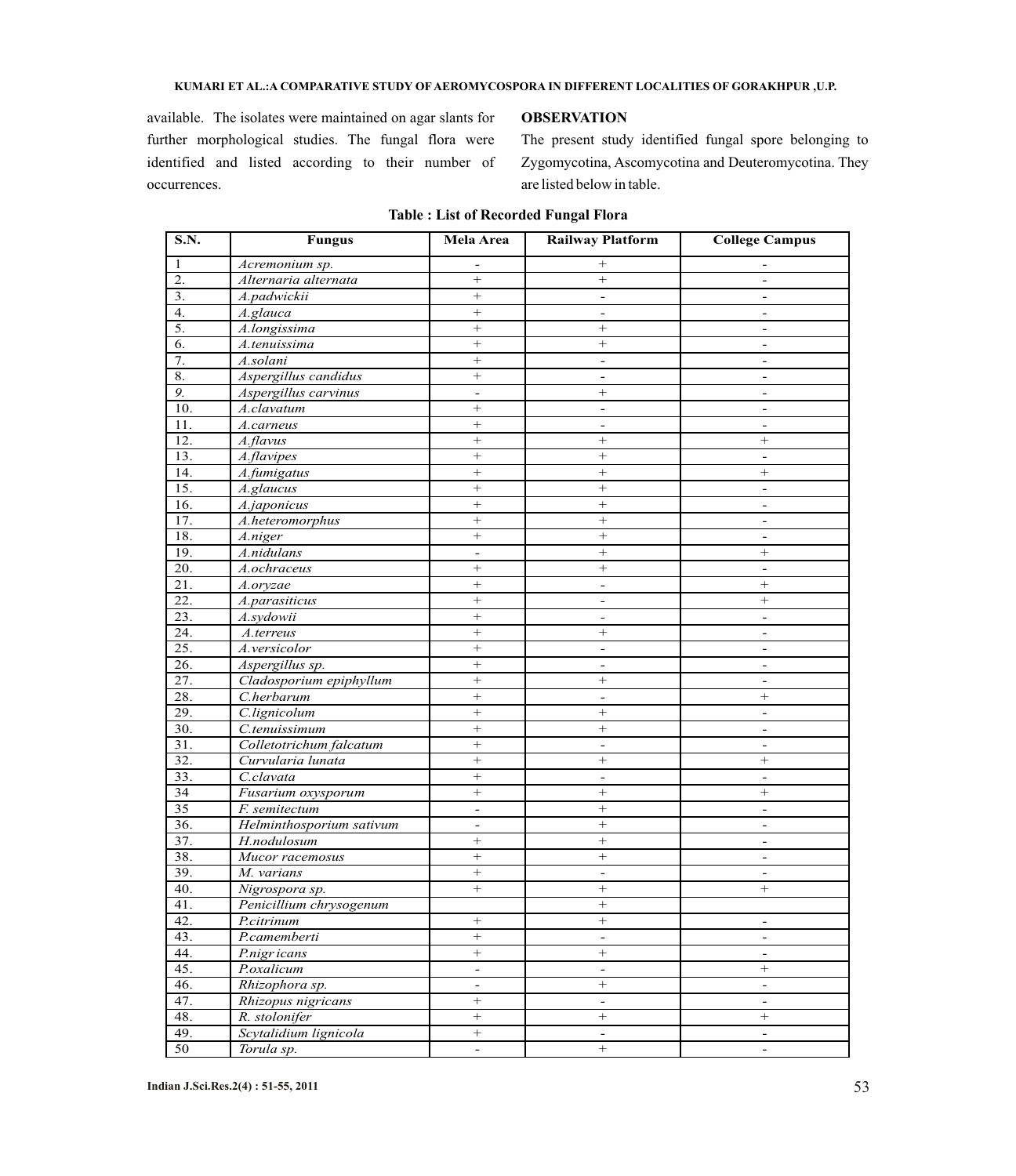#### **DISCUSSION**

The three localities selected for study, are situated at three corners, making a triangle. College and railway platform are 2 - 2.5 kms away whereas Gorakhnath temple is nearly 4-5 kms away from both the places. Survey clearly showed that there exists enough diversity in the fungal flora. The species of *Aspergillus, Penicillium, Acremonium, Alternaria, Curvularia, Mucor, Rhizopus, Helminthosporium,* and *Cladosporium* were the most dominant type at all the sites.

The present study recorded altogether 50 fungi from all the three places. *Aspergillus* and *Penicillium* contributed the maximum i.e. about more than 45 % of the total aeromycoflora; while the remaining genera contributed only about 55 % *Cladosporium* is the fungal genus most correlated with meteorological parameters. This may be attributed to the size and nature of conidia. *Cladosporium* produces dry conidia in chains easily carried through the air. Therefore dispersion of *Cladosporium*  spores is more influenced by meteorological parameters than*Alternaria* spores (Awad, 2005).

If the species of *Aspergillus* of all the places are compared there is also a marked set pattern of species occurrence *A. candidus*, *A. clavatum*, *A. sydowii*, and *A. versicolor* are recorded only from mela site whereas *A. oryzae* was recorded from the college campus only. *A. flavus* was recorded from both mela and platform areas. The presence of *A. flavus* in almost all localities is serious, as it produces aflatoxin, a potent carcinogen.

The higher count of most of the fungal spores in the mela region is possibly because of decaying and rotting vegetables and other food materials. Garbage heaps also provide safe breeding ground for various fungi. Consequently these fungal spores are translocated to the air. Number of *Cladosporium i*s low due to low temperature and high relative humidity. It is also significant that presence of *Scytalidium was* recorded from mela area only. Main sources of fungal spores are the market and surrounding area where the food material and vegetable matters and other garbage are thrown by the visitors along side the mela. The vegetative population around and the leaf litters accumulated beneath could functions as host for the plant pathogenic and saprobic fungi. Impact of airborne fungal spores including their release, dissemination, deposition

and effect is of great significance to identify the health hazards and physiological disorders in living beings. The allergenic nature of *Cladosporium, Aspergillus, Penicillium, Alternaria, Curvularia*, has already been established . Effective disposal of solid waste may improve the air quantity of the mela. The air current plays an important role in sweeping the aeromicroflora and making the air more pure. The spores of Deuteromycetes were the largest contributors of the total airborne fungal spores. The distinction between dry-air spores and wet- air spores is well known. During January the air is dry. Dry-air spores include *Cladosporium, Alternaria, Drechslera* and *Curvularia* (Katial et al., 1997). Monitoring of airborne fungi can be helpful in prevention of fungal allergic diseases.

Regarding the less number of aeromycoflora isolated from the air at railway platform and College campus, may be attributed to the fast air current all the time and absence of decaying food and vegetables and other organic matters.

# **CONCLUSION**

Study of this aspect is highly interdisciplinary in nature and has tremendous scope to find the significant application in human health. Exposures to outdoor and indoor airborne inhalant mold allergens develop respiratory symptoms and airway diseases and allergies. Thus clean environment is of prime importance to reduce the fungal spore load in the air. The predominance of fungal spore types, the dominance of Deuteromycotina followed by other fungal groups, concentration of individual fungal spore types, dominant fungal spore types, allergic and pathogenic spore types show close correlation in occurrence and concentration in the aerospora.

# **ACKNOWLEDGEMENTS**

The authors are deeply indebted to Professor Kamal former Head of Department Botany, DDU University for his constant support and his help in identifying some fungal flora. We also acknowledge the facilities and encouragement provided by the Rev. Dr. J. K. Lal Principal, St. Andrew's College, Gorakhpur.